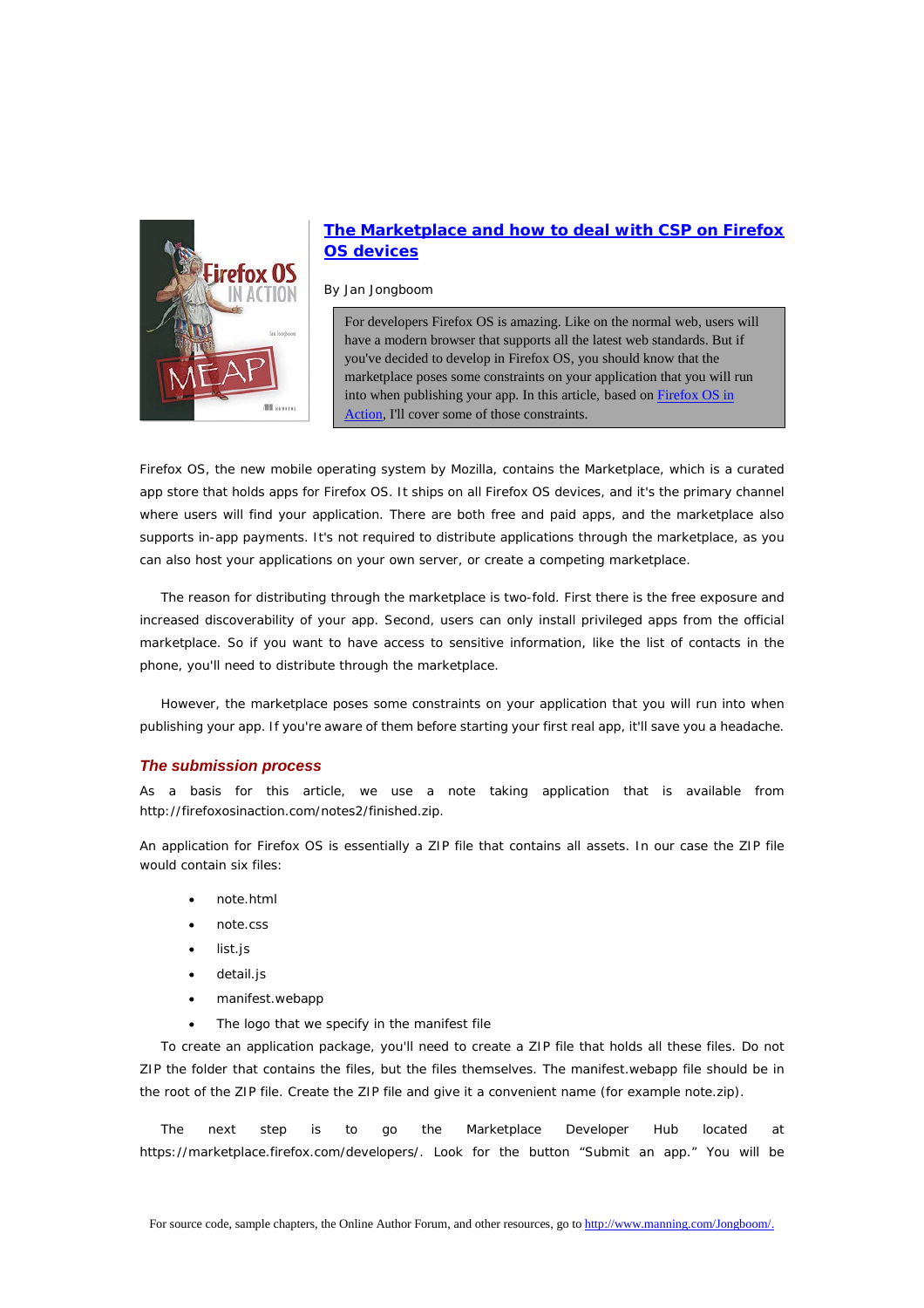prompted with a Sign in/Sign up button and the developer agreement. You don't need to pay any fee to participate in the developer program.

On the next page you can select the platforms on which your application will work. In almost any case your application will work on Firefox OS and on Firefox Mobile for Android, so you can select both options. Next click the "Packaged" option and locate the ZIP file you just created, as shown in Figure 1.



Figure 1 - Submitting an app. We selected Firefox OS and Firefox Mobile. Click the 'Select a file...' button to locate the ZIP file.

After the upload is completed, you'll get a report with warnings. Consider fixing the warnings before publishing your application. In general, you'll be warned about long app names and lack of icons. For now we can leave it at that.

On the next page you can fill out information on your app, e.g., description for users, screenshots, the categories that you want to appear in. If you're not submitting a finished application, toggle off the "Publish my app in the Firefox Marketplace as soon as it's reviewed." option. Otherwise, your application will be published immediately after it has been reviewed.

There will be one more step -- to get a content rating for your app. After that your app will be in the review queue, and a Mozillian will review your application, which can take a few days. You'll get e-mail updates regarding the status of your app. On the "Status & Versions" page, you can see the expected review time. When all is well, your application will be in the marketplace, for the whole world to download (Figure 2).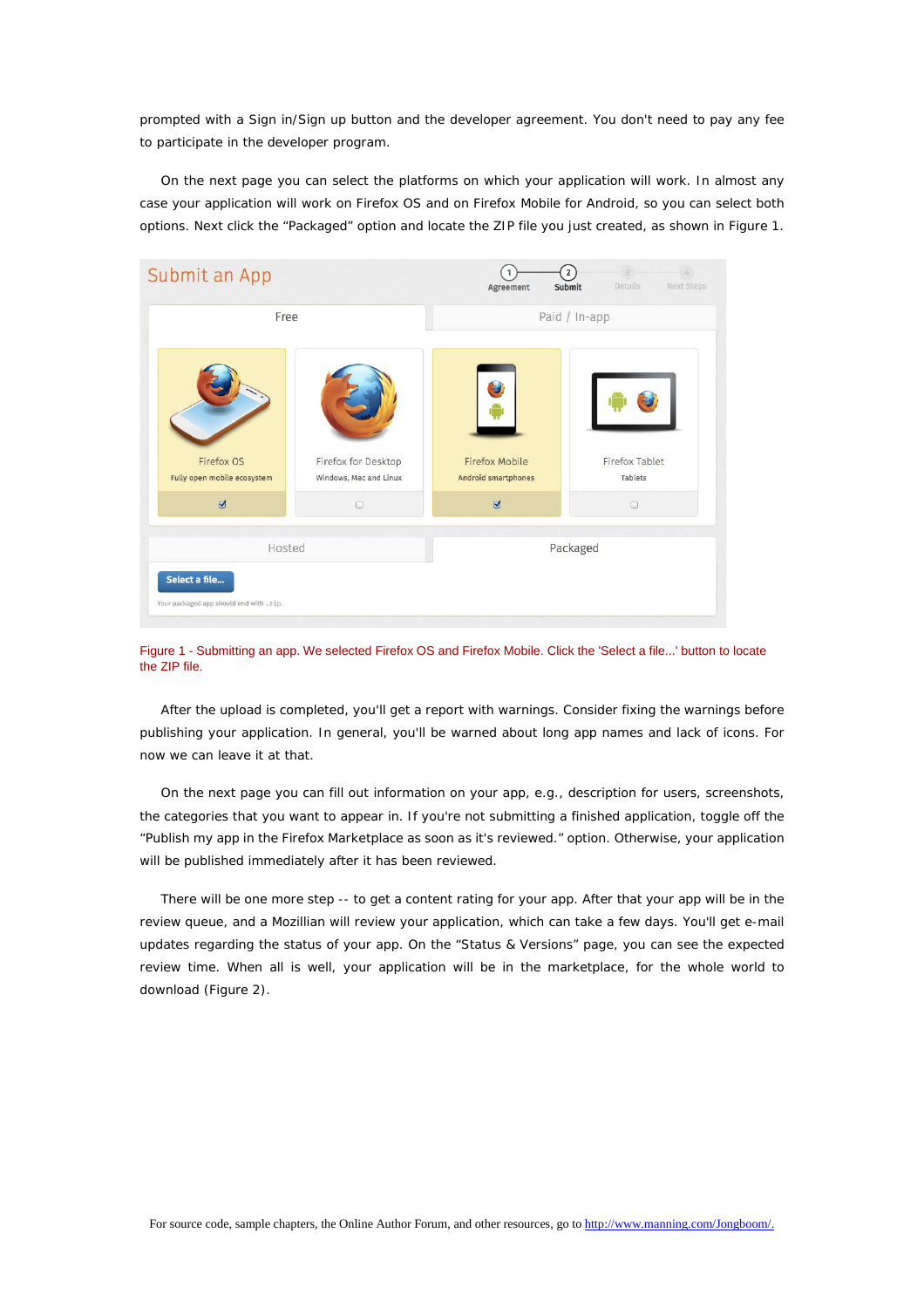|                     | Q Search                                                                                                                |
|---------------------|-------------------------------------------------------------------------------------------------------------------------|
| *****               | Awesome Note App<br>Awesome Apps(tm)<br>PEGI: For ages 3+<br>Free<br>Not yet rated                                      |
|                     | Look at 3rd party<br>an Jongboom<br>Look at 3rd party integration issues<br>for 1.5 release<br>$\left( \bullet \right)$ |
| <b>Description</b>  | Best thing since sliced bread!                                                                                          |
| Version             |                                                                                                                         |
| Latest version: 1.0 |                                                                                                                         |

Figure 2 - The Awesome Note App in the Firefox OS marketplace

# *Dealing with the Content Security Policy*

As I said before, while publishing apps in the marketplace is simple there are some constraints that you will run into. One important one is the Content Security Policy (CSP). The CSP is designed to avoid content injection that can be used to create cross-site scripting (XSS) attacks.

Here is an example of an XSS attack. There might be a piece of code like this in your application.

```
getDataFromServer(function(data) {
  someElement.innerHTML = data;
});
```
This might seem innocent. It's just a way to show some HTML that the server generated to a user. However, if the content is user-generated, an attacker can inject evil JavaScript code that can steal data. In our note application we have the Contacts permission, so we could inject some code to steal all contact information. For example, the data variable can hold:

```
non-evil content, la la, <script>
var n = navigator.mozContacts.getAll()</script>
```
and then upload all the contacts to a remote server. These kind of scenarios are prevented by the CSP. It's not possible to do code injection from JavaScript. Executing the code above will throw a CSP error.

#### **IMPLICATIONS WHEN DEVELOPING A FIREFOX OS APPLICATION**

The CSP is applied for all privileged applications. And as a rule of thumb: all code that cannot be reviewed by Mozilla, or that can be replaced at a later point (because the file lives on a server) will not pass the CSP. Here is a simple application that demonstrates the things you cannot do when writing privileged Firefox OS applications.

For source code, sample chapters, the Online Author Forum, and other resources, go t[o http://www.manning.com/Jongboom/.](http://www.manning.com/Jongboom/)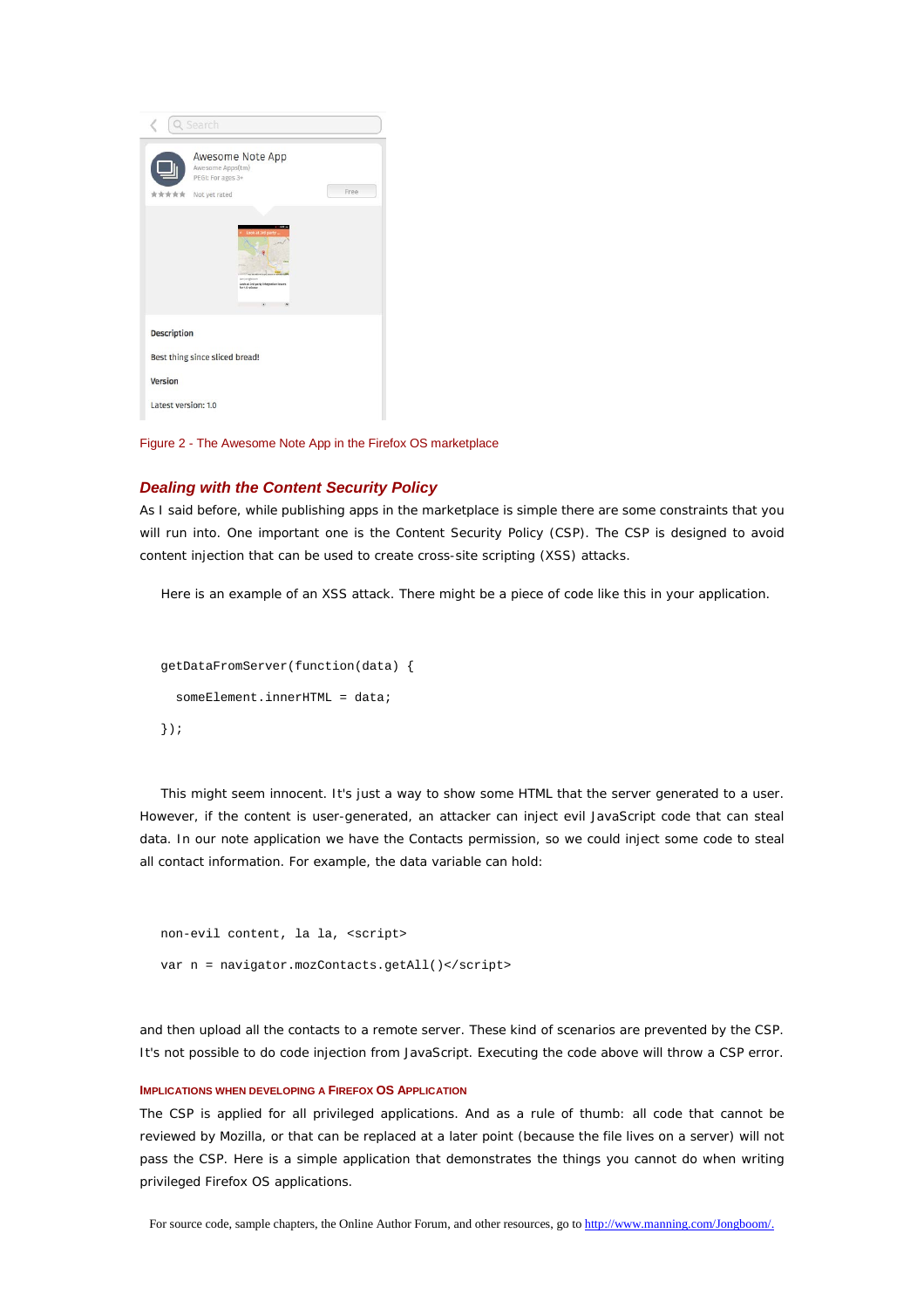```
HTML
```

```
<!DOCTYPE html>
<html lang="en-us">
<head>
    <meta charset="utf-8">
    <title>Note App</title>
    <script src="http://www.firefoxosinaction.com/some.js"></script> #a
</head>
<body>
  <div onclick="alert('hello world')">Click me</div> #b
```
<div style="display: none;">Inline styles</div> #c

```
 <script> #d
```

```
 console.log('inline javascript');
```

```
 </script>
```

```
</body>
```

```
</html>
```

```
#a Loading scripts from a server
```

```
#b Inline event handlers
```

```
#c Inline styles
```
#d <script> tags with content. You can only use <script src="..."/>

#### **JavaScript**

```
someElement.innerHTML = '<script>alert("yolo")</script>'; #a
```
var a = document.createElement('script'); #b

```
a.src = 'some-file.js';
```

```
document.body.appendChild(a)
```
eval('3 + 7'); #c

setTimeout('alert("here we go!")'); #d

new Function('var  $a = 7$ ; return  $a * 2$ ;'); #e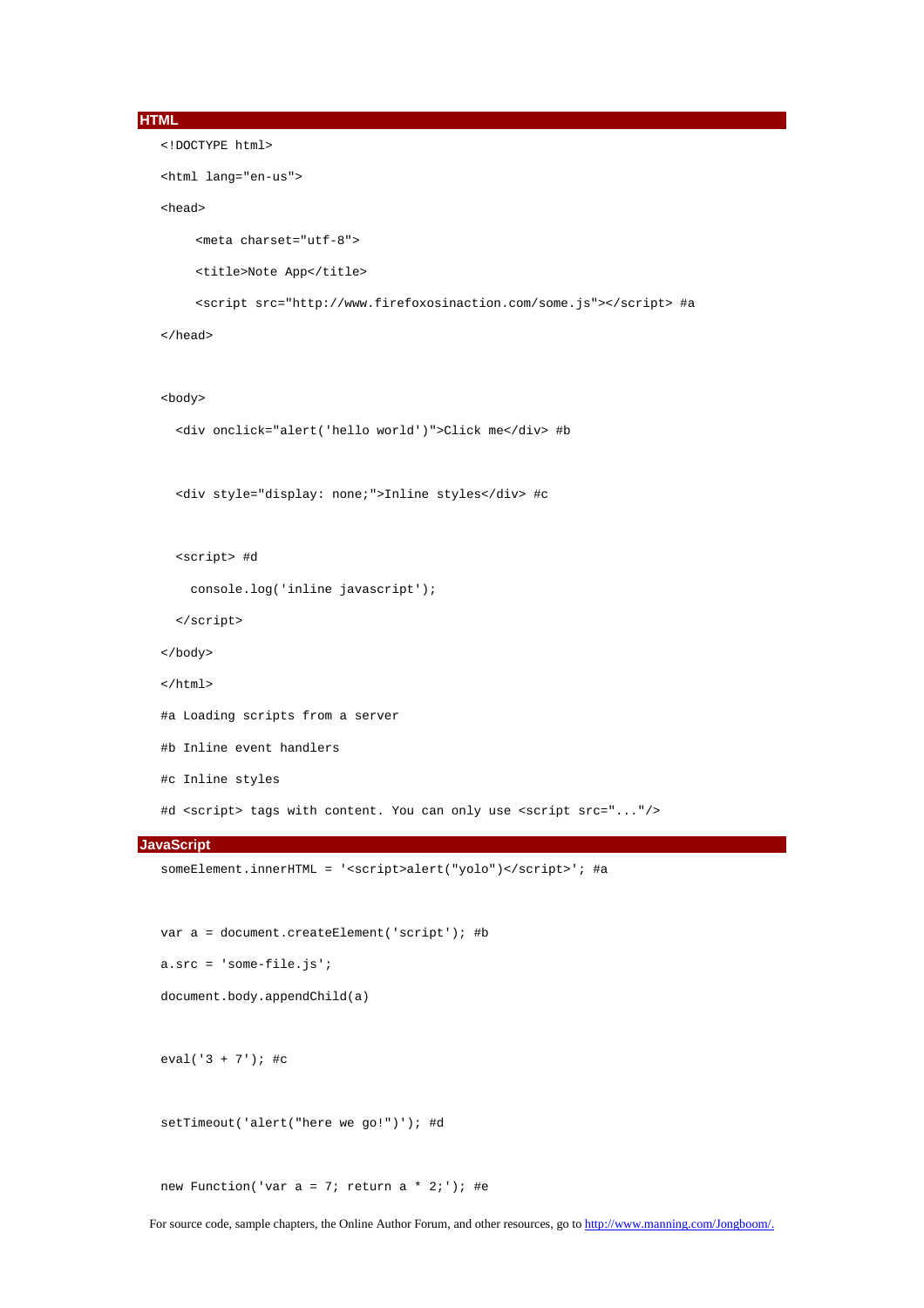#a Injecting script tags through innerHTML

#b Creating new script tags through createElement

#c Calling eval

#d Functions that implicitly use eval, like setTimeout with a string instead of a function

#e Calling new Function()

When developing your own applications, it's easy to work around these limitations. It gets more complicated when you're using a third-party library or a framework. Generally they are violating the CSP, but in most big frameworks there is a CSP compatibility mode. If you run into a CSP issue (and you will), search for "[library] csp". Most likely there will be either a CSP compatibility mode, or there will be another developer that created a workaround.

#### *AJAX requests*

Besides CSP, you will also run into trouble when creating AJAX requests to your server because of origin issues. Using AJAX, it's not possible to make requests from one domain to another domain. If your page is running on http://firefoxosinaction.com, and you run this code, it will fail:

```
$.get('http://janjongboom.com/hello', function(data) { alert(data) });
```
This is because it violates the same origin policy in the browser. You can only make AJAX requests to the same host on which you're running (in this case firefoxosinaction.com). The same thing applies to Firefox OS. Therefore you cannot make AJAX calls from your application by default.

In general, this is very good because it protects the user from evil websites that steal user data. If any website could access http://facebook.com/my-private-messages, that would be a massive security hole. However, there are times when you don't want to be protected from this. Think of an open API or public data that other hosts should have access too as well.

Generally there are three ways to circumvent this policy.

- 1. Use JSONP. This will not work in Firefox OS because it creates a <script> tag, which violates the CSP.
- 2. Configure your server to send Cross Origin Request Sharing (CORS) headers.
- 3. Use the systemXHR permission.

## **CORS**

CORS is a technique where the server specifies that it's OK to make AJAX requests from other domains. If you have a public API it makes sense to allow all domains to make requests, but you can also limit usage to a subset. You can for example specify that only requests from my-other-domain.com may go through, but nothing else.

Normally an application on Firefox OS gets a random origin, in the form of app://<UUID>. This origin will be different for each install. This is not viable when you're implementing CORS because you can't whitelist your own application, as the origin changes every time. Luckily you can create a custom origin in the manifest file. Add before the last }: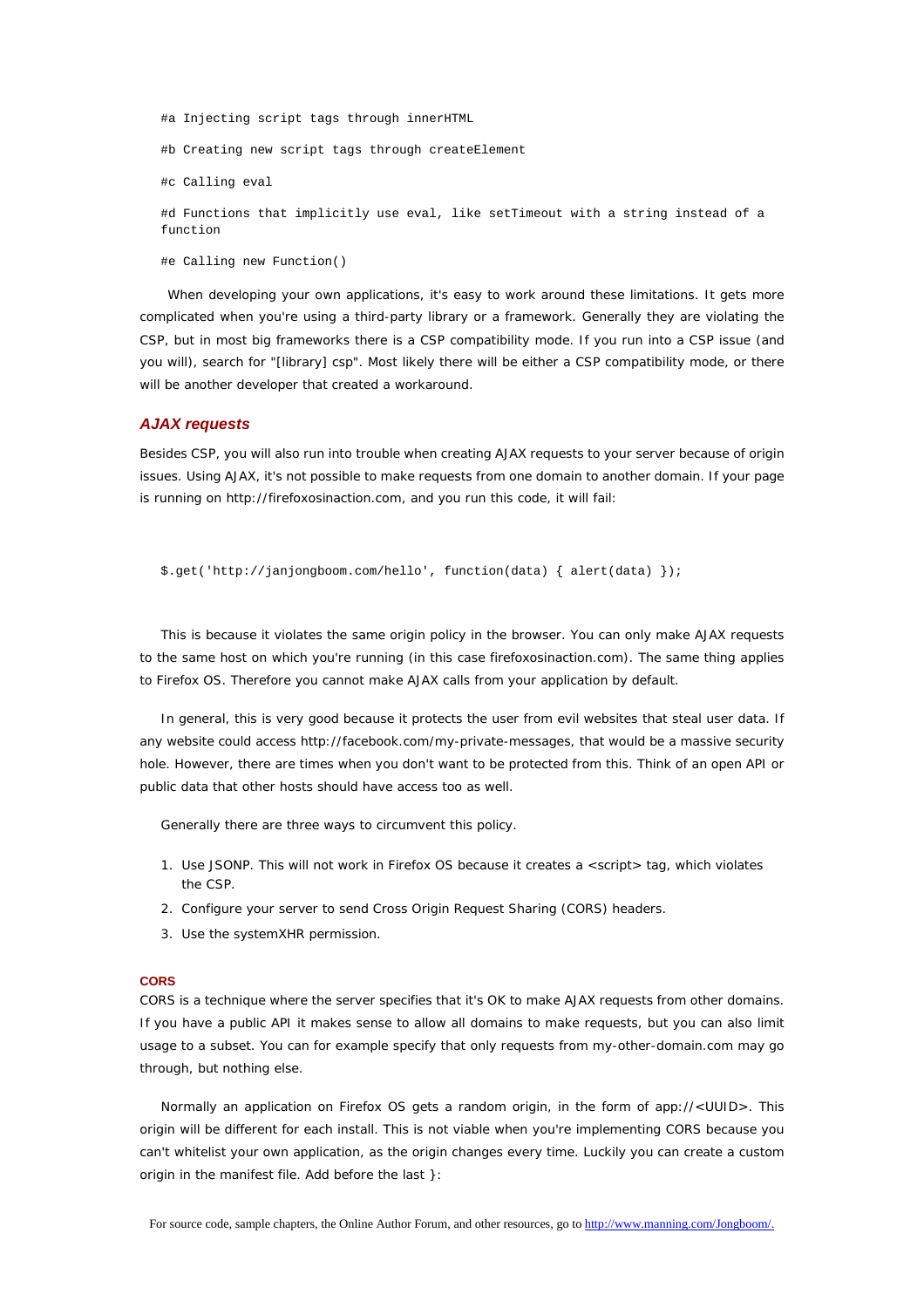"origin": "app://yourdomain.com"

This URL should always start with app://, and then include a domain that you control.

Next thing is to configure your web server to serve up CORS headers. For Apache you can add a line in your .htaccess file that reads:

Header set Access-Control-Allow-Origin "yourdomain.com"

To only open up your application to one domain. You can also enable CORS for all domains:

```
Header set Access-Control-Allow-Origin "*"
```
To configure other web servers, look at [http://enable-cors.org.](http://enable-cors.org/)

### THE SYSTEMXHR PERMISSION

The second option does not require fiddling with your server, but let's say you bypass the cross-origin protection via a permission in Firefox OS. First we need to announce that we want to use the feature through the manifest. Add the following code to the manifest file:

```
"permissions": {
   "systemXHR": {
     "description": "Put a good explanation here"
   }
}
```
Now when you're creating your AJAX request you'll need to specify that it should be a system request. It depends on the technique and library how to configure your requests. Here is how to do it using bare XMLHttpRequest objects, and via jQuery. For other libraries, search for "[library] mozsystem".

#### **Bare XMLHttpRequest**

```
var req = new XMLHttpRequest({ mozSystem: true }) #a
   #a Pass an object into the constructor
jQuery
   $.ajaxSetup({ #a
```

```
 xhrFields: {
     mozSystem: true
   }
})
#a Execute this before making any AJAX requests
```